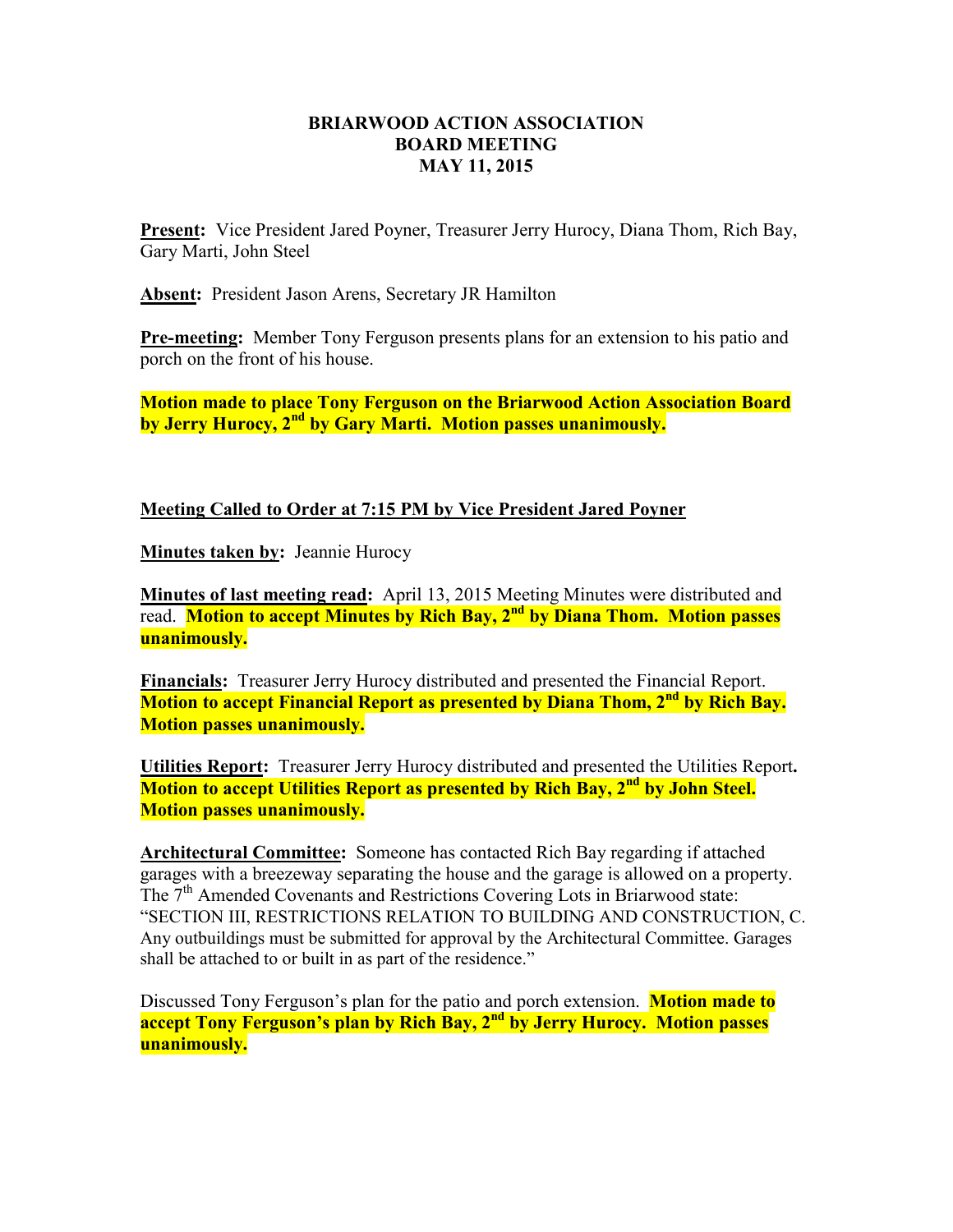Maria Zoph sent a letter to BAA regarding the fence plans she presented at the last meeting that were not approved. The  $7<sup>th</sup>$  Amended Covenants and Restrictions Covering Lots in Briarwood state: "SECTION III, RESTRICTIONS RELATION TO BUILDING AND CONSTRUCTION, G. All fences must be approved by the Architectural Committee." Jerry Hurocy will compose a letter to Maria Zoph explaining this.

Jerry and Katie Hancock on Stonegate have begun releveling/changing of the grading of their property by using the large concrete blocks which they did not present plans for to the BAA. Jared Poyner states that he will address these Briarwood Members of the Rules regarding The  $7<sup>th</sup>$  Amended Covenants and Restrictions Covering Lots in Briarwood state: "SECTION III, RESTRICTIONS RELATION TO BUILDING AND CONSTRUCTION L. No changing of grades on any lot without the written permission of the Architectural Committee".

**Dams Report:** Bids were sought for cutting of the big dam. The only one that was received was from Chad Queen. The sealed bid was opened and discussed. **Motion to approve Chad Queen's Bid for cutting the dam by Diana Thom, 2nd by Jerry Hurocy. Motion carries unanimously.** Jerry Hurocy will get with Chad Queen to schedule the mowing.

**Lake and Beach Report:** Rich Bay states that he has seen people fishing with crossbows from canoes. It seems by the condition of the lakes that the grass carp that are usually present may not be and the grass carp have been eliminated in that manner**.** John Steel will acquire the grass carp have them placed in the lake.

**Motion was made by Diana Thom to instate the rule "NO CROSSBOW OR ARCHERY TYPE FISHING IN THE LAKES IN BRIARWOOD ESTATES", 2nd by Jerry Hurocy. Vote was six "yeas" by Treasurer Jerry Hurocy, Diana Thom, Rich Bay, Tony Ferguson, John Steel and one "nay" by Gary Marti. Motion passes.** 

Since the dock that was built for boat owners to load and unload their boats, there have been many people "claiming" it by bringing chairs, fishing equipment, coolers, etc. and spreading it out and taking up the dock that was placed by BAA to assist boaters for loading and unloading. It has been witnessed on several occasions, while the dock was covered with people fishing and sunbathing, that boaters are either intimidated by the crowd of people on the dock and not using the dock for its intended purpose or they just do not want to hassle with making people move so they can exit and enter their boats safely. **Motion made by Gary Marti to instate the rule, "THE COMMUNITY DOCK IS FOR BOAT LOADING AND UNLOADING ONLY. NO FISHING OR SWIMMING FROM THE DOCK", 2nd by Tony Ferguson. Motion Passes unanimously.** Jerry Hurocy will order a sign to be place by the dock stating the new rule.

It was discussed that the dock needs to be moved down near the boat ramp as it was originally intended to discourage fishing and to make it more accessible to boaters. JR Hamilton will be informed of this and asked to do so.